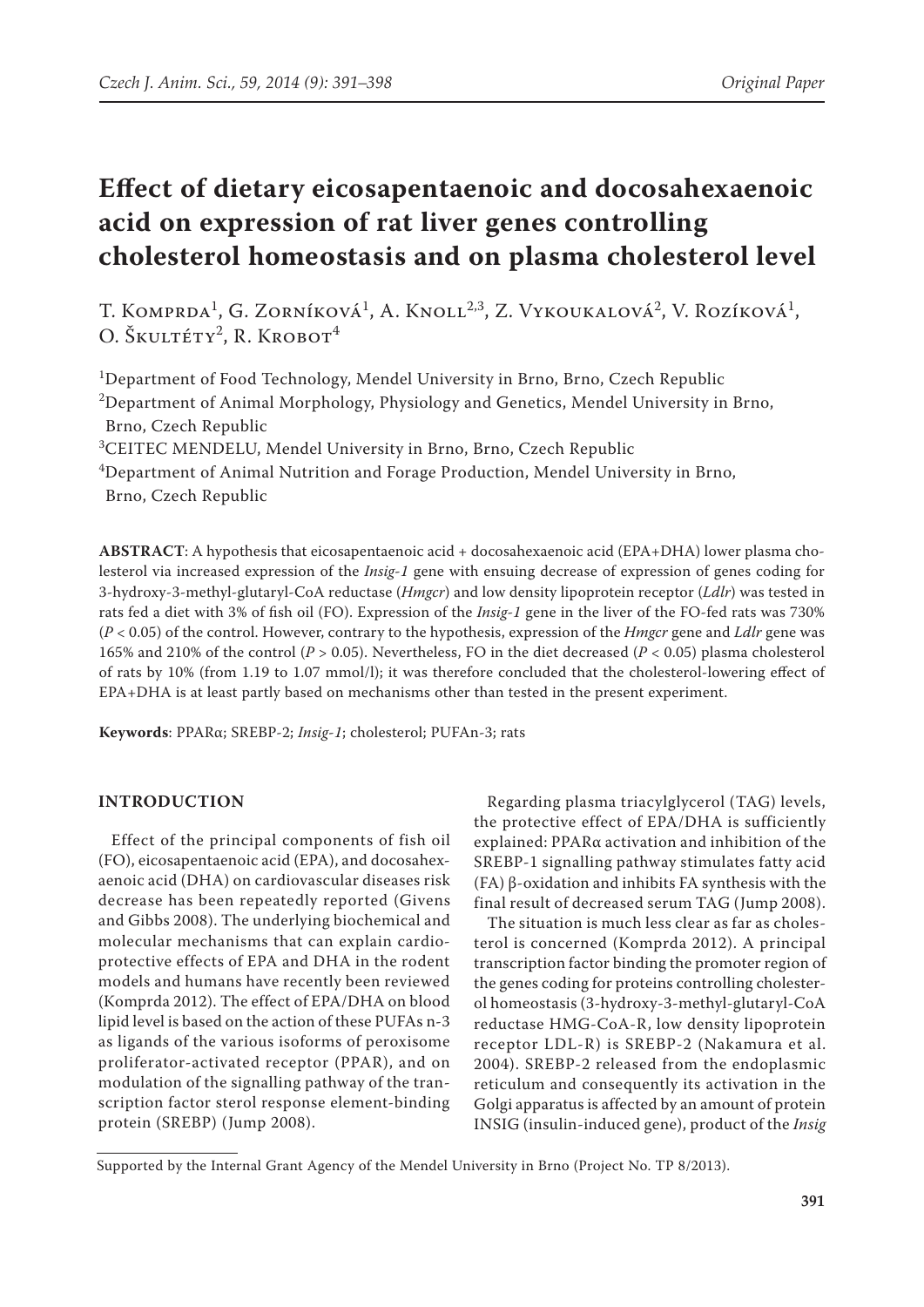gene (Sato 2010). SREBP-2 is not directly ligated by EPA/DHA; a relationship, still not unequivocally explained, between PPARα ligation and SREBP-2 activation is presumed (Luci et al. 2007). Konig et al. (2007) suggested presence of a PPAR-responsive sequence in the *Insig-1* gene promoter.

Still not fully explained molecular mechanisms controlling cholesterol homeostasis are complemented by contradictory results regarding studies evaluating effects of EPA/DHA on plasma total cholesterol (TC), high density lipoprotein-cholesterol (HDL-C), and low density lipoprotein-cholesterol (LDL-C) both in rats and in humans. Fish oil (FO) in the rat diet decreased plasma TC in most of the recent studies (Lu et al. 2011; Ferramosca et al. 2012; Xiao et al. 2012). On the other hand, regarding studies in humans, EPA/DHA either reduced TC and LDL-C (Lopez-Huertas 2009) or increased both TC and LDL-C and HDL-C (Maki et al. 2003) or no change in TC and slight increases in HDL-C and LDL-C, respectively were established (Eslick et al. 2009).

Following hypothesis (based e.g. on the data of Konig et al. 2007) was tested in the present experiment: EPA+DHA (FO constituents), which are natural ligands of PPARα, ingested by rats in an amount achievable within an ordinary way of nutrition activate this transcription factor, which leads to an increased expression of the *Insig-1* gene with a consequence of decreased amount of the nuclear form of SREBP-2; a decreased expression of the *Hmgcr* and *Ldlr* genes ensues, with a consequence of decreased cholesterol synthesis and increased plasma cholesterol clearance.

### **MATERIAL AND METHODS**

*Animals, diets, analyzed tissues.* Adult (56 days) male rats of the laboratory strain Wistar Albino (produced by Bio Test Ltd., Konárovice, Czech Republic) were used. Rats were randomly divided into three groups with ten animals each and housed in plastic boxes (53.5  $\times$  32.5  $\times$  30.5 cm) per five animals in a room maintained at  $23 \pm 1^{\circ}$ C, humidity 60%, and 12/12 h light-dark cycle (maximum intensity of 200 lx). The experiments were performed in compliance with the Czech National Council Act No. 246/1992 Coll. to protect animals against cruelty, the amended Act No. 162/1993 Coll., and were approved by the Commission to protect animals against cruelty of the Mendel University in Brno.

|  | Table 1. Composition of the diets |  |
|--|-----------------------------------|--|
|--|-----------------------------------|--|

|                            |                                 | Diet |      |      |
|----------------------------|---------------------------------|------|------|------|
| Composition                |                                 | C    | F    | P    |
| Compo-<br>nent<br>(g/kg)   | basic feed mixture <sup>1</sup> | 933  | 970  | 970  |
|                            | maize starch                    | 67   |      |      |
|                            | salmon oil                      |      | 30   |      |
|                            | palm oil                        |      |      | 30   |
|                            | 219<br>crude protein            | 228  | 228  |      |
| <b>Nutrients</b><br>(g/kg) | $f$ at <sup>2</sup>             | 25   | 56   | 56   |
|                            | crude fibre                     | 47   | 49   | 49   |
|                            | nitrogen-free extractives       | 709  | 667  | 667  |
| ME(MJ/kg)                  |                                 | 15.2 | 15.2 | 15.2 |

 $C =$  control diet,  $F =$  experimental diet with fish oil,  $P =$ negative control with palm oil, ME = metabolizable energy  $1$ complete chow for mice and rats (composition: wheat, oat, wheat sprouts, soybean meal, extruded soybean, maize, dried milk, dried whey, dried yeast, grounded limestone, monocalcium phosphate, feed salt, L-lysine hydrochloride, vitamins, minerals)

2 hexane/2-propanol extract

The basic feed mixture, pelletized complete chow for mice and rats (Biokron, Blučina, Czech Republic), was composed of wheat, oat, wheat sprouts, soybean meal, extruded soybean, maize, dried milk, dried whey, dried yeast, grounded limestone, monocalcium phosphate, feed salt, L-lysine hydrochloride, and premix of vitamins and minerals. The experimental diet was formed by admixing of 3% of salmon oil to the chow (F). The chow with 3% of palm oil (P) served as a negative control with a presumed cholesterol-increasing effect. The chow with an adequate amount of maize starch to render the diet isocaloric was designated as a control (C). Composition of the diets is shown in Table 1; fatty acid content is presented in Table 2.

The mean initial (56 days) live weight of the C-, F-, and P-rats was  $368 \pm 4$ ,  $366 \pm 4$ , and  $373 \pm 4$  g, respectively. The animals were fed daily *ad libitum* and had free access to drinking water. Feed consumption was measured daily; animals were weighed in weekly intervals. At the end of the experiment lasting 48 days, after the 12-h fasting, blood samples were collected by cardiac puncture under anesthesia with isoflurane into the heparin-coated test tubes and centrifuged at 200 *g* at 4°C for 10 min to obtain plasma. Liver was removed and RNA was isolated immediately from an aliquot of 1 g.

*Quantification of the gene expression in the liver.* Total RNA was isolated using RNeasy Lipid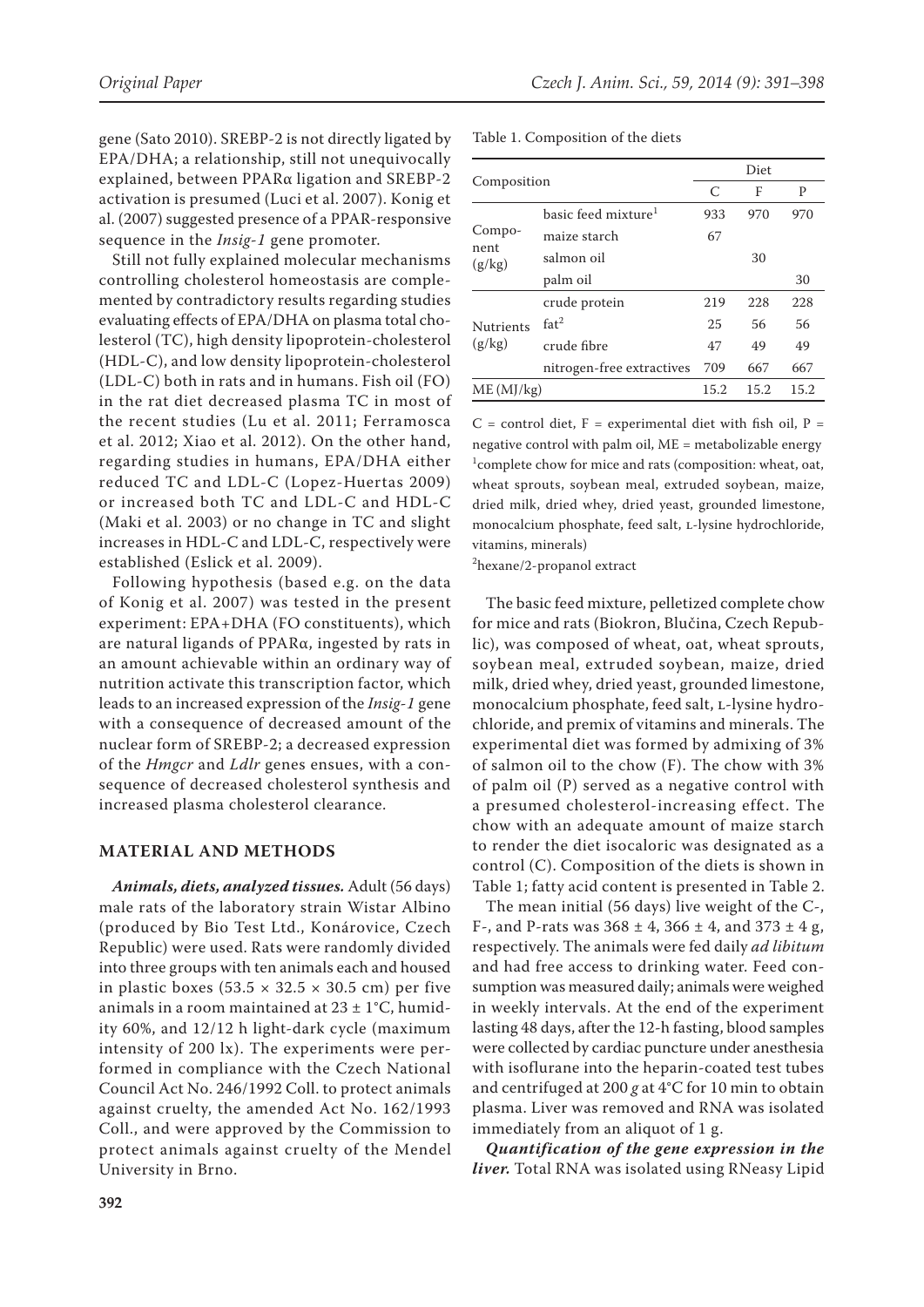| Fatty acid | Content in the diet<br>(% of the sum of fatty acids) |      |      | Intake (mg per kg of live weight and day)<br>(mean $\pm$ standard error of the mean) |                    |                      |
|------------|------------------------------------------------------|------|------|--------------------------------------------------------------------------------------|--------------------|----------------------|
|            | C                                                    | F    | P    | C                                                                                    | F                  | P                    |
| 14:0       | 2.9                                                  | 3.8  | 1.5  | $41^{\rm B} \pm 2$                                                                   | $65^{\circ}$ ± 2   | $30^{A} \pm 1$       |
| 16:0       | 22.1                                                 | 15.2 | 33.8 | $373^B \pm 17$                                                                       | $311^A \pm 10$     | $766^{\circ}$ ± 30   |
| 18:0       | 5.1                                                  | 4.2  | 4.7  | $79^{\rm B} \pm 4$                                                                   | $73^A + 2$         | $103^{\circ}$ ± 4    |
| $18:1n-9$  | 25.9                                                 | 35.0 | 38.2 | $440^{\rm A} \pm 20$                                                                 | $739^{\rm B} + 25$ | $866^{\circ} \pm 34$ |
| $18:2n-6$  | 40.4                                                 | 27.9 | 20.5 | $691^{\circ}$ ± 32                                                                   | $585^{\rm B}$ ± 19 | $465^{\rm A}$ ± 19   |
| $18:3n-3$  | 3.6                                                  | 4.8  | 1.3  | $54^B \pm 2$                                                                         | $84^{\circ}$ ± 3   | $30^{A} \pm 1$       |
| $20:5n-3$  | 0.0                                                  | 2.9  | 0.0  | $0^A \pm 0$                                                                          | $45^{\rm B} \pm 2$ | $0^A \pm 0$          |
| $22:5n-3$  | 0.0                                                  | 2.0  | 0.0  | $0^A \pm 0$                                                                          | $26^B \pm 1$       | $0^A \pm 0$          |
| $22:6n-3$  | 0.0                                                  | 4.2  | 0.0  | $0^A \pm 0$                                                                          | $73^B \pm 2$       | $0^A \pm 0$          |

Table 2. Fatty acid content in the diets and daily intake by rats

 $C =$  standard chow for mice/rats (control),  $F =$  standard chow for mice/rats supplemented with 3% of fish oil,  $P =$  standard chow for mice/rats supplemented with 3% of palm oil

A–Cmeans with different superscripts in lines differ at *P* < 0.05

Tissue Mini Kit (Qiagen GmbH, Hilden, Germany). The quality of isolation was checked on the 1.2% RNA gel visualized by ethidium bromide. Concentration of isolated RNA was measured on Nano-Drop 2000 UV-Vis spectrophotometer (Thermo Fisher Scientific, Waltham, USA). Isolated RNA was stored at –80°C.

One μg of the isolated RNA was reverse transcribed using Omniscript RT Kit (Qiagen) and oligo-dT primers. Obtained cDNA was used for quantitative PCR with specific primers for the rat *Insig-1* gene (fw TCTTCCCGGACGAGGTGATAG, rev AGCTGCACATTATTGGCGAAAT), *Hmgcr* gene (fw AAGGGGCGTGCAAAGACAATC, rev ACACGGCACGGAAAGAACCATAGT), *Ldlr* gene (fw GGACAAGTCGGACGAGGAGAA, rev AGCTGATGCACTCCCCACTGT), *PPARα* gene (fw GCCTTGTCCCCACATATTCG, rev AGAGGAGAGTTCCGGAAG), *SREBP-2* gene (fw ATCCGCCCACACTCACGCTCCTC, rev GGC-CGCATCCCTCGCACTG), and housekeeping gene *Actb* (fw AGAGGGAAATCGTGCGTGAC, rev GTTTCATGGATGCCACAGGATT).

The reaction mixture was as follows: 1 μl of cDNA, 0.2 μl of AmpErase® Uracyl N-glycosylase (Applied Biosystems, Foster City, USA), 10 μl of Power SYBR® Green PCR Master Mix (Applied Biosystems), 0.2 μl of each primer (mol/μl), 8.4 μl of H<sub>2</sub>O. All analyses were carried out on the 7500 Real-Time PCR System (Applied Biosystems) under the following conditions: 2 min of UNG incubation at  $50^{\circ}$ C, 10 min at  $95^{\circ}$ C, 40 cycles of 15 s at 95°C, 30 s at specific annealing temperature that was either 65°C (expression of the *Insig 1* and *Ldlr* gene) or 60°C (expression of both remaining genes), and 30 s at 60°C.

Effectivity of each reverse transcription reaction was calculated based on the standard curve method using decimal dilution of the input cDNA. The specificity of each PCR fragment was verified by the sequencing using BigDye® Terminator v3.1 Cycle Sequencing Kit and ABI PRISM® 3100-Avant Genetic Analyzer (Applied Biosystems). The measured  $C_T$  data were analyzed by considering the basal condition as the reference value for relative amount of the gene expression determined under each condition.

Changes in the gene expression were calculated on relative basis in relation to the level of expression of a given gene in the liver of the control rats.

*Cholesterol determination.* Total plasma cholesterol (TC), LDL-cholesterol (LDL-C), HDL-cholesterol (HDL-C), and plasma triacylglycerol (TAG) were determined by the enzymatic-colourimetric method using an automated chemical analyzer BS-200 (Mindray, Shenzhen, China) and commercial kits (Greiner Diagnostic GmbH, Bahlingen, Germany).

*Fatty acid determination.* Total lipid extraction from the liver, fatty acid derivatization, and fatty acid determination were performed strictly according to the protocol described in the paper of Komprda et al. (2013).

*Statistical evaluation.* One-Way Analysis of the Variance ratio test, including Tukey's post-hoc test (STATISTICA, Version 8, 2007), was used for evaluation of differences between the dietary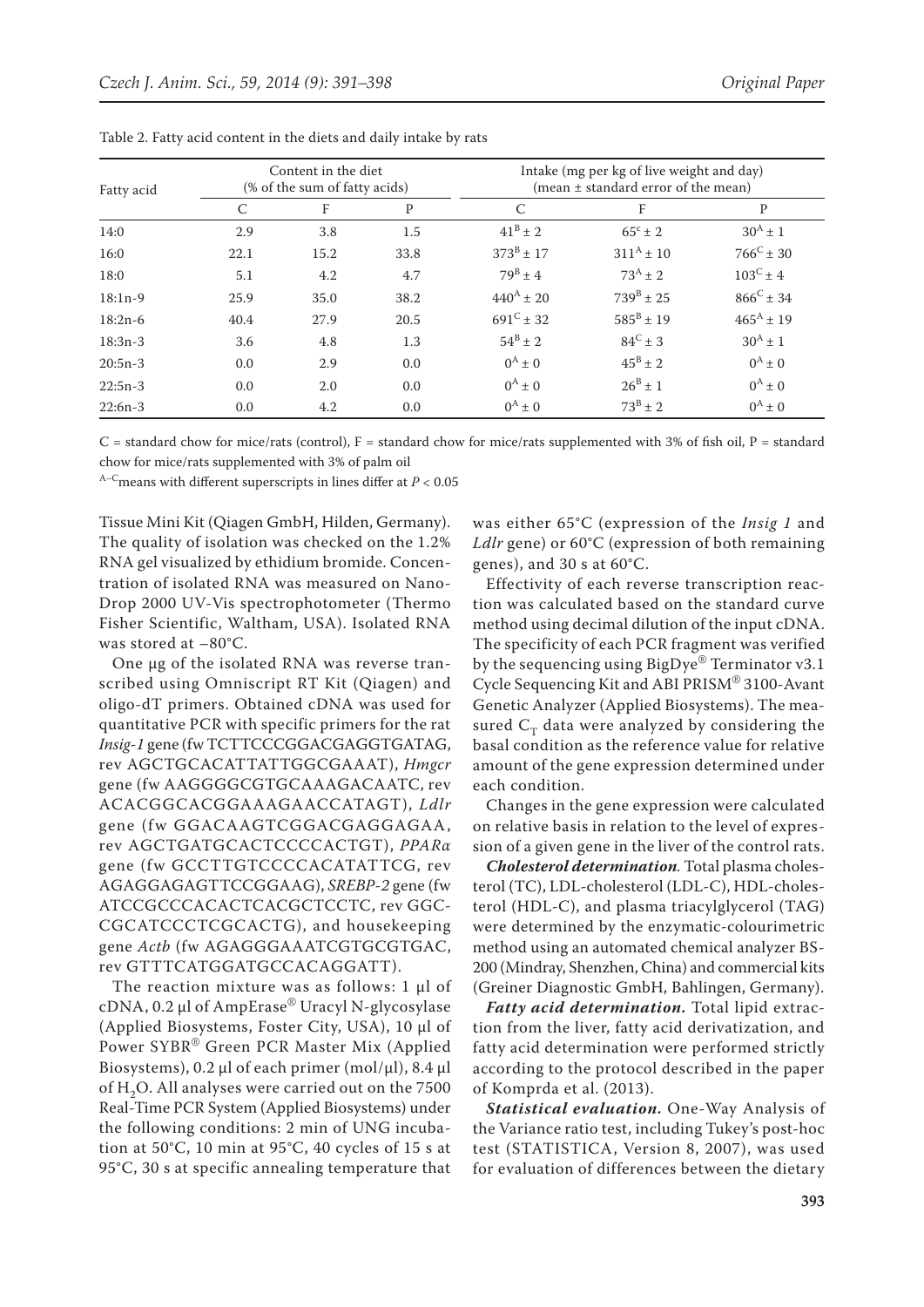interventions. Relationships between tested traits were assessed using correlation analysis.

## **RESULTS**

*Feed intake, weights.* Average daily feed intake did not differ (*P* > 0.05) between dietary groups and was  $25 \pm 2$ ,  $23 \pm 1$ , and  $24 \pm 2$  g/day in the C-, F-, and P-rats. Dietary intervention had no significant effect ( $P > 0.05$ ) either on the average daily weight gain (2.99  $\pm$  0.19, 3.01  $\pm$  0.12, and 3.25  $\pm$  0.19 g) or on the final live weight that reached the value of  $512 \pm 13$ ,  $511 \pm 9$ , and  $529 \pm 11$  g in the C-, F-, and P-rats, respectively.

*Gene expression.* Relative expression of the genes coding for *PPARα* and *SREBP-2* in the liver of the FO-fed rats was 47% and 57% as compared to the control; due to the great variability of the  $C_T$  values, the differences were insignificant (*P* > 0.05).

Relative expression of the *Insig*-*1* gene in the liver of rats fed the diet with 3% of fish oil was 730% of expression of this gene in the control rats (*P* < 0.05); however, an assumption that an over-expression of the *Insig*-*1* gene leads to down-regulation of the *Hmgcr* gene and *Ldlr* gene, respectively was not confirmed (Figure 1). Expression of the *Hmgcr* gene and *Ldlr* gene in the liver of the FO-fed rats was 165% and



Figure 1. Expression of the genes presumably controlling cholesterol homeostasis

C = rats fed the control diet  $(n = 10)$ , F = rats fed the control diet with 3% of fish oil ( $n = 10$ ), P = rats fed the control diet with 3% of palm oil ( $n = 10$ ), *PPARa* = peroxisome proliferator-activated receptor α, *SREBP-2* = sterol response element-binding protein 2, *Insig-1* = insulin-induced gene-1, *Hmgcr* = 3-hydroxy-3-methyl-glutaryl-CoA reductase, *Ldlr* = low density lipoprotein receptor

\*amount of mRNA in the sample differed from the control  $(P<0.05),$   $^{\rm NS}$  amount of mRNA in the sample did not differ from the control  $(P > 0.05)$ 



Figure 2. Plasma cholesterol and triacylglycerols (TAG) of rats fed the control diet (C) and the control diet with either 3% of fish oil (F) or 3% of palm oil (P), respectively  $(n = 10)$  $TC = total cholesterol, LDL = low density lipoprotein$ cholesterol, HDLC = high density lipoprotein cholesterol a-c<sub>means</sub> with different letters within a given trait differ at  $P < 0.05$ 

210% relative to the expression of these genes in the liver of the control rats; again, the differences were insignificant  $(P > 0.05)$  due to the great variability of the  $C_T$  values within each tested group of rats.

*Plasma cholesterol.* Plasma levels of total cholesterol and its fractions in LDL and HDL are shown in Figure 2 (including TAG; however, this marker was not analyzed in a more detail from the reasons mentioned in Introduction).

FO in the diet decreased ( $P < 0.05$ ) total plasma cholesterol and LDL cholesterol in rats by 10 and 12%, respectively as compared to the control diet; HDL-C was not changed by the dietary intervention.

*Liver fatty acids: relationships to plasma cholesterol and gene expression.* Fatty acid content in the rat liver is shown in Table 3.

Relative level of expression of the *Insig-1* gene in the liver was in a positive relationship ( $P < 0.05$ ) to EPA and DPA (docosapentaenoic acid) content in this tissue  $(r = +0.27$  in both cases). EPA content in the liver of the rats fed the diet with fish oil was 13 times higher (*P* < 0.05) than in the liver of the control rats (Table 3). These data correspond with the differences ( $P < 0.05$ ) in the *Insig-1* gene expression between the F- and C-group of rats. On the other hand, no relationship ( $P > 0.05$ ) between DHA content in the liver and the *Insig*-*1* gene expression was established. Negative correlation (*P* < 0.05) to the *Insig*-*1* gene expression in the liver was found in the case of myristic acid (14:0; *r* = –0.37) and oleic acid (18:1n-9; *r* = –0.37).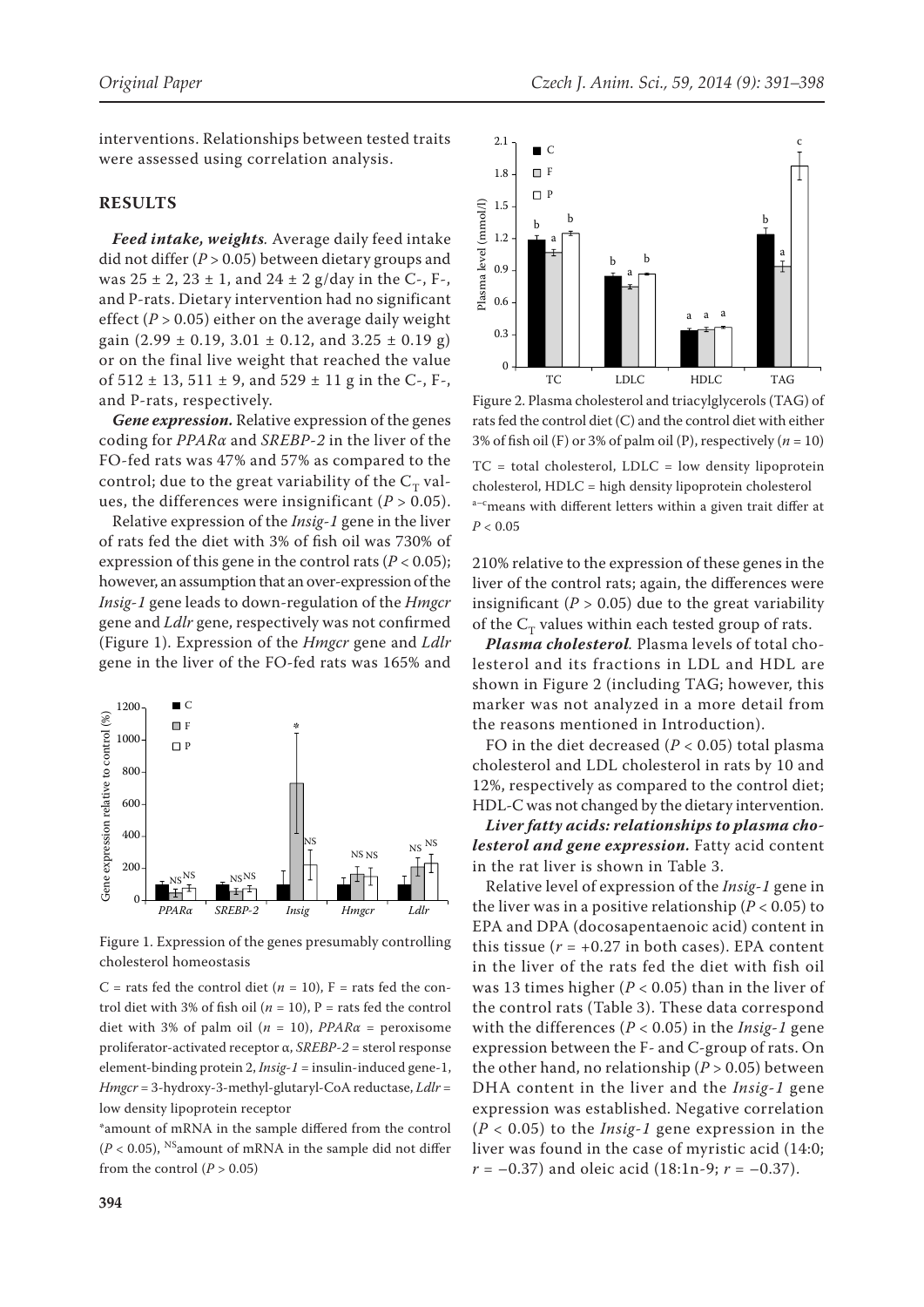|                       |                      | Diet                  |                    |                      |  |
|-----------------------|----------------------|-----------------------|--------------------|----------------------|--|
|                       | Component            | C                     | F                  | P                    |  |
|                       | Total lipid $(\%)^1$ | $3.1^{\rm A} \pm 0.1$ | $3.3^{AB} \pm 0.2$ | $3.7^B \pm 0.1$      |  |
|                       | 14:0                 | $21^{AB}$ ± 0.5       | $19^A + 1$         | $23^B + 1$           |  |
| Fatty acid (mg/100 g) | 16:0                 | $687^{AB}$ ± 11       | $623^A \pm 37$     | $749^{\rm B}$ ± 13   |  |
|                       | 18:0                 | $360^{\rm A} \pm 5$   | $343^A + 22$       | $425^{\rm B}+10$     |  |
|                       | $18:1n-9$            | $454^{\rm A}$ ± 11    | $469^A + 26$       | $685^{\rm A}$ ± 16   |  |
|                       | $18:2n-6$            | $384^A \pm 14$        | $536^B \pm 30$     | $495^{\rm B} \pm 13$ |  |
|                       | $20:4n-6$            | $476^{\rm B} \pm 10$  | $343^{\rm A}$ ± 25 | $496^{\rm B} \pm 14$ |  |
|                       | $18:3n-3$            | $7^A \pm 0.6$         | $21^{\rm B}+1$     | $9^A \pm 0.4$        |  |
|                       | $20:5n-3$            | $6^{\rm A} \pm 0.4$   | $79^{\rm B} \pm 5$ | $4^A \pm 0.3$        |  |
|                       | $22:5n-3$            | $24^A + 1$            | $80^{B} \pm 5$     | $22^A \pm 0.7$       |  |
|                       | $22:6n-3$            | $104^A \pm 2$         | $228^B \pm 14$     | $104^A \pm 3$        |  |

Table 3. Fatty acid content in the liver of rats fed the control diet (C) and the control diet with either 3% of fish oil (F) or 3% of palm oil (P) (mean ± standard error of the mean)

1 hexane/2-propanol extract

 $A$ ,  $B$ <sub>means</sub> with different superscript in lines differ at  $P < 0.05$ ; Tukey's post-hoc test

Relative expression of the *Hmgcr* gene correlated positively (*P* < 0.05) with the liver content of stearic acid (18:0; *r* = +0.24), linolenic acid (18:2n-6; *r* = +0.31), and DHA ( $r = +0.23$ ). Positive correlation  $(P < 0.05)$  with liver stearic acid  $(r = +0.25)$  and linolenic acid ( $r = +0.22$ ) and negative correlation with liver myristic acid  $(r = -0.24)$  was found in the case of the *Ldlr* gene expression.

As far as plasma cholesterol is concerned, both total cholesterol and LDL cholesterol was negatively ( $P < 0.05$ ) correlated with liver content of all tested PUFAn-3 ( $r = -0.41$  to  $-0.47$ ) and also of linoleic acid  $(r = -0.26)$ .

Regarding the relationship between expression of the tested genes and plasma cholesterol, the only significant  $(P < 0.05)$  correlation found was that between the *Insig-1* gene and LDL cholesterol  $(r = -0.26)$ .

### **DISCUSSION**

*Feed intake.* No significant effect of the FO addition in the diet on daily weight gain or final live weight of rats found in the present experiment was reported also by Yamazaki et al. (2011) and Campioli et al. (2012). On the other hand, FO decreased body weight of rats in an experiment of Lu et al. (2011). Moreover, FO can have an antiobesity effect in obese mice (Arai 2009a).

Daily FO intake in F-group of rats (1.57 g per kg of live weight and day) established in the present study was slightly higher than in the experiment of Yamazaki et al. (2011), 1 g/kg of live weight and day, which the authors labelled as a "lower-dose FO supplementation".

EPA+DHA intake in the F-group of rats  $(23 + 37)$  = 60 mg/day) was substantially lower in the present study in comparison with the results of Lu et al. 2011 (169 mg/day), but comparable with an experiment of Popovic et al. 2011 (75 mg/day).

*Gene expression. Actb* gene was used as an endogenous control in quantitative real-time PCR in the present study based on the results of the similar experiments measuring an effect of dietary PUFA n-3 on expression of genes controlling cholesterol homeostasis (Densupsoontorn et al. 2007; Fernandez-Alvarez et al. 2011; Lecker et al. 2011; Lu et al. 2011): none of the quoted authors reported any change of this housekeeping gene due to the addition of n-3 PUFA.

The fact that, similarly to our data, *PPARα* gene expression was not induced in EPA-fed mice in the experiment of Sugiyama et al. (2008) was surprising. *PPARα* mRNA in the n-3 PUFA-fed rats was similarly unaltered in the experiment of Lu et al. (2011). According to Takahashi (2011), n-3 PUFA are able to directly bind PPARα and stimulate its activity; an increase of the *PPARα* gene expression is therefore not essential to stimulate activities of the target enzymes. Nevertheless, Takahashi (2011) reported higher amount of *PPARα* mRNA in FO-fed rats as compared to palm oil, the results opposite to the present study. Hirako et al. (2010) found *PPARα* gene expression in FO-fed mice 175% of the control.

Regarding SREBP, Caputo et al. (2010), using PPARα antagonist, argued that an effect of EPA/DHA on SREBP-1c expression is not mediated through PPARα action. On the other hand, Fernandez-Alvarez et al. (2011) reported that PPAR/RXR heterodimer activated SREBP-1c promoter and a PPARα agonist increased SREBP-1c expression in the rat liver.

Though the *SREBP-2* mRNA in the liver of the FO-fed rats was less than 60% of the control in the present study, the differences were not significant, similarly to an experiment of Hirako et al. (2010), where *SREBP-2* expression was not influenced by FO in mice. On the other hand, both Arai et al. (2009a) and Arai et al. (2009b) reported a decrease of *SREBP-2* mRNA in EPA/DHA-fed mice. Similarly, *SREBP-1c* and *SREBP-1* mRNA decreased in the liver of the FO-fed rats (Takahashi 2011) and n-3 PUFA-fed rats (Lu et al. 2011), respectively.

SREBP-2 protein was not quantified in the present study, similarly to the experiments of Arai et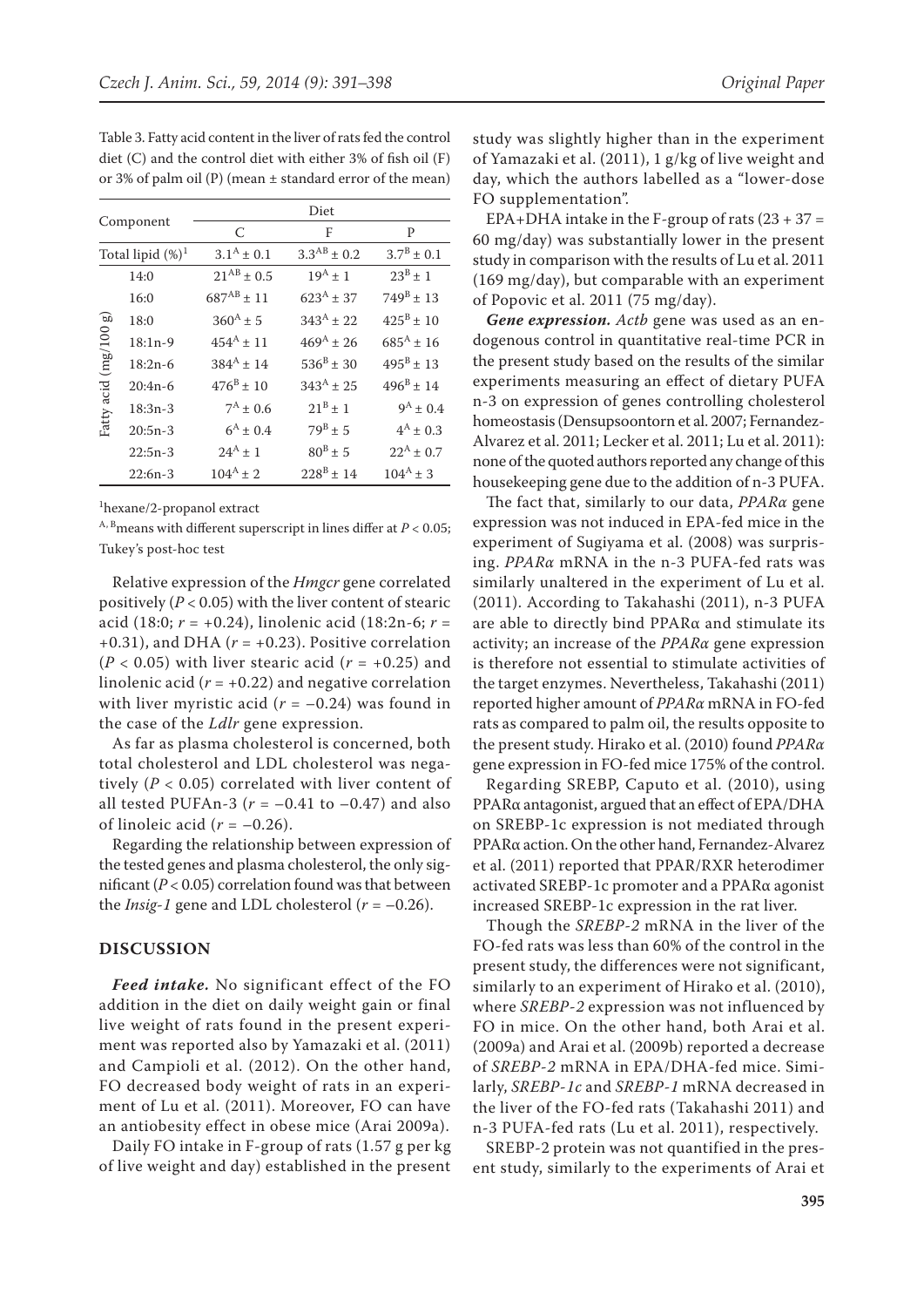al. (2009a, b) and Hirako et al. (2010). However, Sugiyama et al. (2008), who also reported no effect of EPA on *SREBP-2* gene expression in mice, found highly reduced protein amount of the mature SREBP-2; the authors (Sugiyama et al. 2008) admitted their unsuccessful identification of the key molecules mediating EPA function on SREBP-2 processing, but suggested post-transcriptional suppression of SREBP-2 by EPA in the presence of PPARα. Lu et al. (2011) found a decrease of an amount of both the precursor and the nuclear SREBP-1 protein in their experiment.

It is worthy to mention in this context an effect of concentration: Caputo et al. (2010) reported a decrease of both *SREBP-1* mRNA and SREBP-1 protein in human hepatoma treated with EPA/DHA, but only in concentration of 50μM and not in concentration of 25μM.

The up-regulation of the *Insig*-*1* gene by FO in the present experiment (Figure 1) agrees with the data of Konig et al. (2007) who found increased *Insig-1* gene expression in the rat hepatoma cell line after activation of PPARα. Similarly, Botolin et al. (2006) reported transiently induced *Insig-1* mRNA in rat hepatocytes after DHA treatment. On the other hand, the recent experiments testing an effect of FO on the gene expression in mice (Arai et al. 2009a, b; Hirako et al. 2010) found decreased *Insig-1* gene expression.

The results of the present experiment regarding rat liver *Hmgcr* gene (Figure 1) do not agree with the data found in mice, where *Hmgcr* gene expression was decreased by EPA/DHA (Arai et al. 2009a), by menhaden oil (EPA) (Arai et al. 2009b), by FO (Hirako et al. 2010) or by EPA alone (Sugiyama et al. 2008). On the other hand, only tuna oil (DHA), but not menhaden oil (EPA) decreased expression of *Ldlr* in the study of Arai et al. (2009b).

*Plasma cholesterol.* Plasma TC level of the FOfed rats in the present experiment (1.07 mmol/l; Figure 2) is approximately in the middle of the range of the results of similar experiments (FO-fed rats; all data recalculated to mmol/l): 3.22 (Lu et al. 2011)  $\rightarrow$  2.45 (Ferramosca et al. 2012)  $\rightarrow$  2.36 (Xiao et al. 2012)  $\rightarrow$  2.04 (Campioli et al. 2012)  $\rightarrow$  1.01 (Yamazaki et al. 2011)  $\rightarrow$  0.98 (Takahashi  $2011) \rightarrow 0.54$  (Popovic et al. 2011).

The same is true regarding plasma LDL-C in the present experiment (0.75 mmol/l; Figure 2): the results of the similar experiments with the FO-fed rats are between 1.84 mmol/l (Xiao et al. 2012) and 0.23 mmol/l (Popovic et al. 2011), the value

reported by Campioli et al. 2012 (0.81 mmol/l) being very similar to our data.

Published data regarding HDL-C also vary conspicuously between 1.11 mmol/l (Ferramosca et al. 2012) and 0.17 mmol/l (Popovic et al. 2011), with the level found in the present experiment (0.35 mmol/l) approximately in the middle.

Taking into account possible methodical incompatibilities of the published papers (direct determination of all cholesterol fractions using preparative ultracentrifugation or calculation of the LDL-C fraction; recalibration of the commercial apparatuses usually designed for determination of human samples for the rat plasma samples or lack of thereof ), more important than the comparison of the absolute values are likely the differences between plasma markers of the FO-fed rats and the control rats found within a given experiment.

Similarly to the present study (Figure 2), FO in the rat diet decreased plasma TC also in most of the recent studies (Lu et al. 2011; Takahashi 2011; Campioli et al. 2012; Ferramosca et al. 2012; Xiao et al. 2012). However, Yamazaki et al. (2011) and Campioli et al. (2012) did not find differences in TC between the FO-fed rats and the control rats. A possible reason in the case of the experiment of Yamazaki et al. (2011) was a low FO intake (1 g per kg of live weight and day); however, FO intake was only slightly higher in the present experiment (1.57 g per kg of live weight and day).

According to Konig et al. (2007), plasma cholesterol in rats is decreased due to the PPARα activation and ensuing SREBP-2 reduction, which leads to a decreased cholesterol synthesis; Sugiyama et al. (2008) mention a TC decrease in mice only in the presence of PPARα (in the wild-type mice, but not in the *PPARα* null mice).

Another explanation of the plasma cholesterol reduction in rats by FO is the possibility that FO facilitates in the liver cholesterol secretion into bile acids due to the up-regulation of the cholesterol transporters (Takahashi 2011). Sugiyama et al. (2008) concluded that apart from cholesterol biosynthesis, many other mechanisms participate in cholesterol homeostasis (bile acid synthesis, bile secretion) and the mechanism of the hypocholesterolemic effect of EPA is not fully understood (though it is different from fibrates).

Moreover, a TC decrease in some experiments of this type (n-3 PUFA-fed rats) need not be due to n-3 PUFA at all, but e.g. due to different qualities of micronutrients: addition of the cold-pressed flaxseed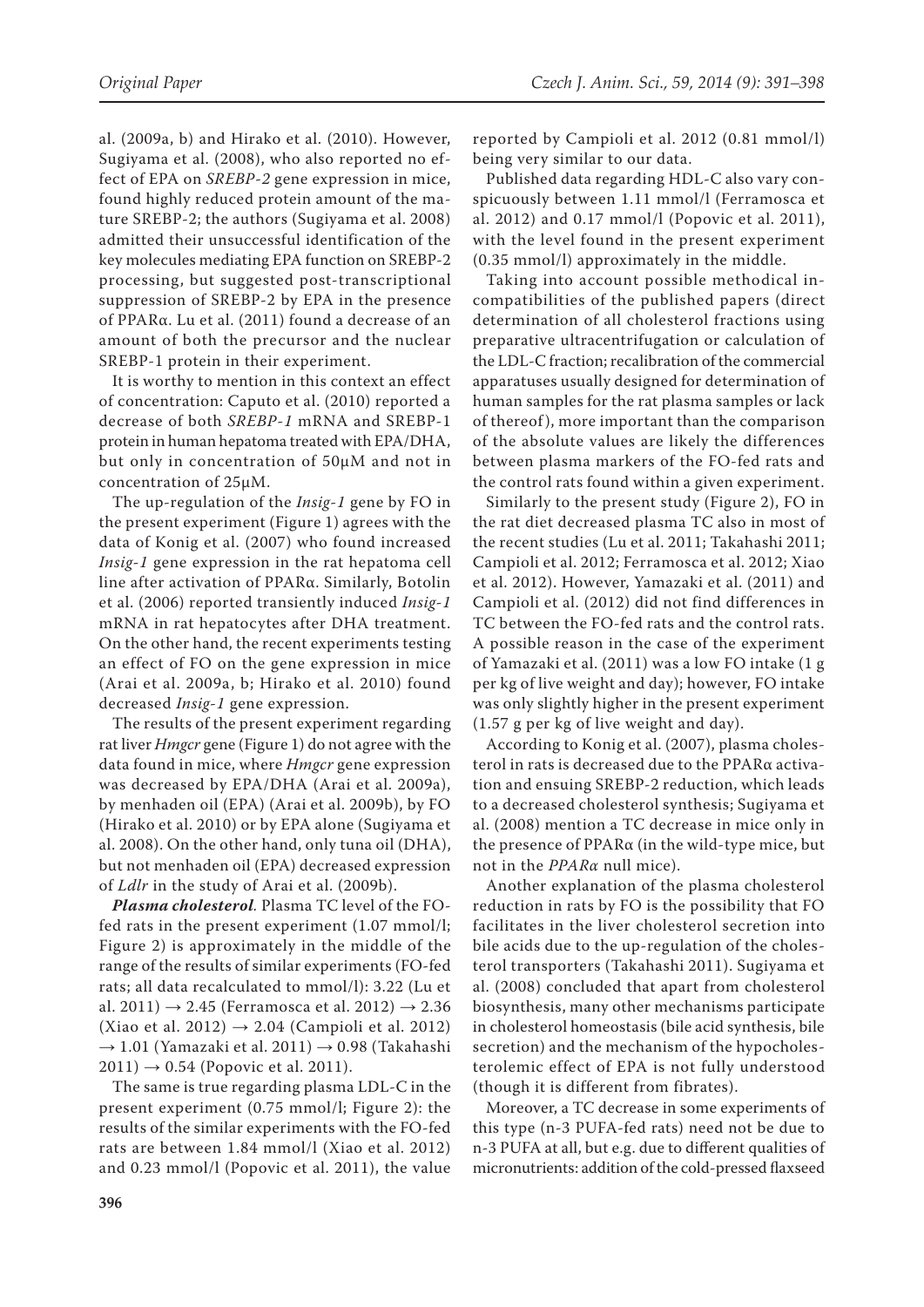oil to a rat diet decreased plasma TC in comparison with the control rats fed a diet with totally refined flaxseed oil in an experiment of Xiao et al. (2012).

Conclusions of Ramprasath et al. (2012) that PUFA-rich diets decrease plasma total cholesterol (in this case in humans) independently of changes in cholesterol absorption or synthesis are in agreement with our data, namely the FO tendency to up-regulate rat liver *Ldlr* and *Hmgcr* gene, respectively (Figure 1).

Because the method of LDL-C determination is not clear from most of other similar papers, only HDL cholesterol fraction is discussed.

In summary, the results of experiments evaluating an effect of FO on HDL-C in rodents are ambiguous. Both Yamazaki et al. (2011) and Campioli et al. (2012) did not find a difference in plasma HDL-C in the FO-fed and the control rats, similarly to our data. On the other hand, Popovic et al. (2011) and Xiao et al. (2012) reported an increase of this marker in the rat plasma after FO intake. Contrary to the above-mentioned results, Takahashi (2011) found a decrease of this parameter from 1.56 mmol/l (palm oil-fed rats) to 0.58 mmol/l (FO group). Similar conclusions reported also Kamisako et al. (2012) in mice fed a diet with FO in comparison with soybean oil-fed control: FO decreased plasma HDL-C from 1.50 to 0.56 mmol/l.

As far as an interspecies comparison is concerned, an increase of HDL-C due to EPA/DHA intake follows from human clinical studies (metaanalysis of Jacobson et al. 2012). Zhang et al. (2009) suggest in this context that hamsters are a better model than rats for studying plasma cholesterol-lowering effect of functional foods because they synthesize and excrete cholesterol (and bile acids) in a manner similar to humans.

# **CONCLUSION**

Regarding the hypothesis tested in the present experiment (EPA+DHA increase expression of the *Insig-1* gene in the rat liver, which leads to suppression of the *Hmgcr* gene and *Ldlr* gene with a consequence of decreased plasma cholesterol), only the first and the last step was confirmed. Therefore, it can be concluded that the cholesterol lowering effect of fish oil is at least partly based on mechanisms other than tested here. However, the inconclusive results of the present study agree with often contradictory literature data discussing all steps of the putative signalling pathway from EPA/DHA to plasma cholesterol both in rodents and in humans, including the statement that mechanism of a hypocholesterolemic effect of EPA/DHA in rodents (and humans) has still not been fully understood.

*Acknowledgement***.** The authors wish to thank Dr. Jiří Sochor for technical assistance.

#### **REFERENCES**

- Arai T., Kim H.J., Chiba H., Matsumoto A. (2009a): Antiobesity effect of fish oil and fish oil-fenofibrate combination in female KK mice. Journal of Atherosclerosis and Thrombosis, 16, 674–683.
- Arai T., Kim H.J., Chiba H., Matsumoto A. (2009b): Interaction of fenofibrate and fish oil in relation to lipid metabolism in mice. Journal of Atherosclerosis and Thrombosis, 16, 283–291.
- Botolin D., Wang Y., Christian B., Jump D.B. (2006): Docosahexaenoic acid (22:6, n-3) regulates rat hepatocyte SREBP-1 nuclear abundance by Erk- and 26S proteasome-dependent pathways. Journal of Lipid Research, 47, 181–192.
- Campioli E., Rustichelli C., Avallone R. (2012): N-3 dietary supplementation and lipid metabolism: differences between vegetable- and fish-derived oils. Journal of Functional Foods, 4, 207–212.
- Caputo M., Zirpoli H., Torino G., Tecce M. (2010): Selective regulation of UGT1A1 and SREBP-1c mRNA expression by docosahexaenoic, eicosapentaenoic, and arachidonic acids. Journal of Cellular Physiology, 226, 187–193.
- Densupsoontorn N., Worgall T.S., Seo T., Hamai H., Deckelbaum J. (2007): Fatty acid supplied as triglyceride regulates SRE-mediated gene expression as efficiently as free fatty acids. Lipids, 42, 885–891.
- Eslick G.D., Howe P.R.C., Smith C., Priest R., Bensoussan A. (2009): Benefits of fish oil supplementation in hyperlipidemia: a systematic review and meta-analysis. International Journal of Cardiology, 136, 4–16.
- Fernandez-Alvarez A., Alvarez M.S., Gonzalez R., Cucarella C., Muntane J., Casado M. (2011): Human SREBP1c expression in liver is directly regulated by peroxisome proliferator-activated receptor α (PPARα). Journal of Biological Chemistry, 286, 21466–21477.
- Ferramosca A., Conte L., Zara V. (2012): A krill oil supplemented diet reduces the activities of the mitochondrial tricarboxylate carrier and of the cytosolic lipogenic enzymes in rats. Journal of Animal Physiology and Animal Nutrition, 96, 295–306.
- Givens D.I., Gibbs R.A. (2008): Current intakes of EPA and DHA in European populations and the potential of animalderived foods to increase them. Proceedings of the Nutrition Society, 67, 273–280.